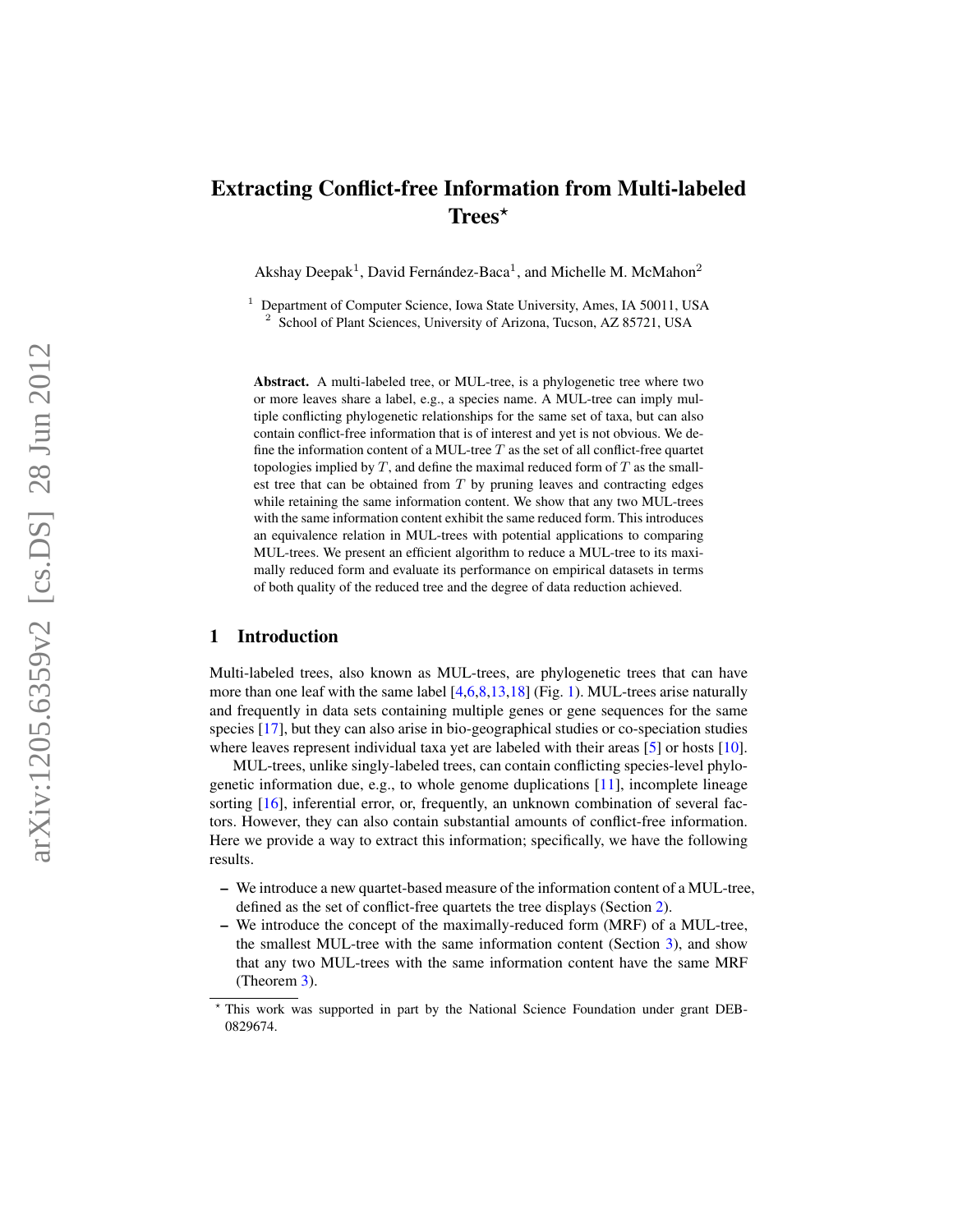- <span id="page-1-0"></span>– We present a simple algorithm to construct the MRF of a MUL-tree (Section [4\)](#page-5-0); its running time is quadratic in the number of leaves and does not depend on the multiplicity of the leaf labels or the degrees of the internal nodes.
- We present computational experience with an implementation of our MRF algorithm (Section [5\)](#page-8-0). In our test data, the MRF is often significantly smaller than the original tree, while retaining most of the taxa.

We now give the intuition behind our notion of information content, deferring the formal definitions of this and other concepts to the next section. Quartets (i.e., sets of four species) are a natural starting point, since they are the smallest subsets from which we can draw meaningful topological information. A singly-labeled tree implies exactly one topology on any quartet. More precisely, each edge  $e$  in a singly-labeled tree implies a bipartition  $(A, B)$  of the leaf set, where each part is the set of leaves on one the two sides of e. From  $(A, B)$ , we derive a collection of bipartitions ab|cd of quartets, such that  $\{a, b\} \subseteq A$  and  $\{c, d\} \subseteq B$ . Clearly, if one edge in a singly-labeled tree implies some bipartition  $q = ab | cd$  of  $\{a, b, c, d\}$ , then there can be no other edge that implies a bipartition, such as  $ac|bd$ , that is in conflict with q. Indeed, the quartet topologies implied by a singly-labeled tree uniquely identify it [\[20\]](#page-11-0).

The situation for MUL-trees is more complicated, as illustrated in Fig. 1. Here, the presence of two copies of labels b and  $c - b(1)$  and  $b(2)$ , and  $c(1)$  and  $c(2)$  — leads to two conflicting topologies on the quartet  $\{b, c, d, e\}$ . Edge  $(u, v)$ , implies the bipartition  $bc|de$ , corresponding to the labels  $\{b(1), c(1), d, e\}$ , while edge  $(v, w)$  implies  $bd|ce$  corresponding to the leaves  $\{b(2), c(2), d, e\}$ . On the other hand, the quartet topology  $af|bc$ , implied by edge  $(t, u)$ , has no conflict with any other topology that the tree exhibits on  $\{a, b, c, f\}.$ We show that the set of all such conflict-free quartet topologies is compatible (Theorem [1\)](#page-3-0). That is, for every MUL-tree  $T$  there exists at least one singly-labeled tree that displays all



Fig. 1: A MUL-tree. Numbers in parenthesis next to labels indicate the multiplicity of the respective labels and are not part of the labels themselves.

the conflict-free quartets of  $T$  — and possibly some other quartets as well. Motivated by this, we only view conflict-free quartet topologies as informative, and define the information content of a MUL-tree as the set of all conflict-free quartet topologies it implies.

Conflicting quartets may well provide information, whether about paralogy, deep coalescence, or mistaken annotations. In some cases, species-level phylogenetic information can be recovered from conflicted quartets through application of, e.g., gene-tree species-tree reconciliation, an NP-hard problem. However, this is not feasible when the underlying cause of multiplicity is unknown and when conducting large-scale analyses. Our definition of information content specifically allows us to remain agnostic with respect to the cause and conservative with respect to species relationships, i.e., it does not introduce quartets not originally supported by the data.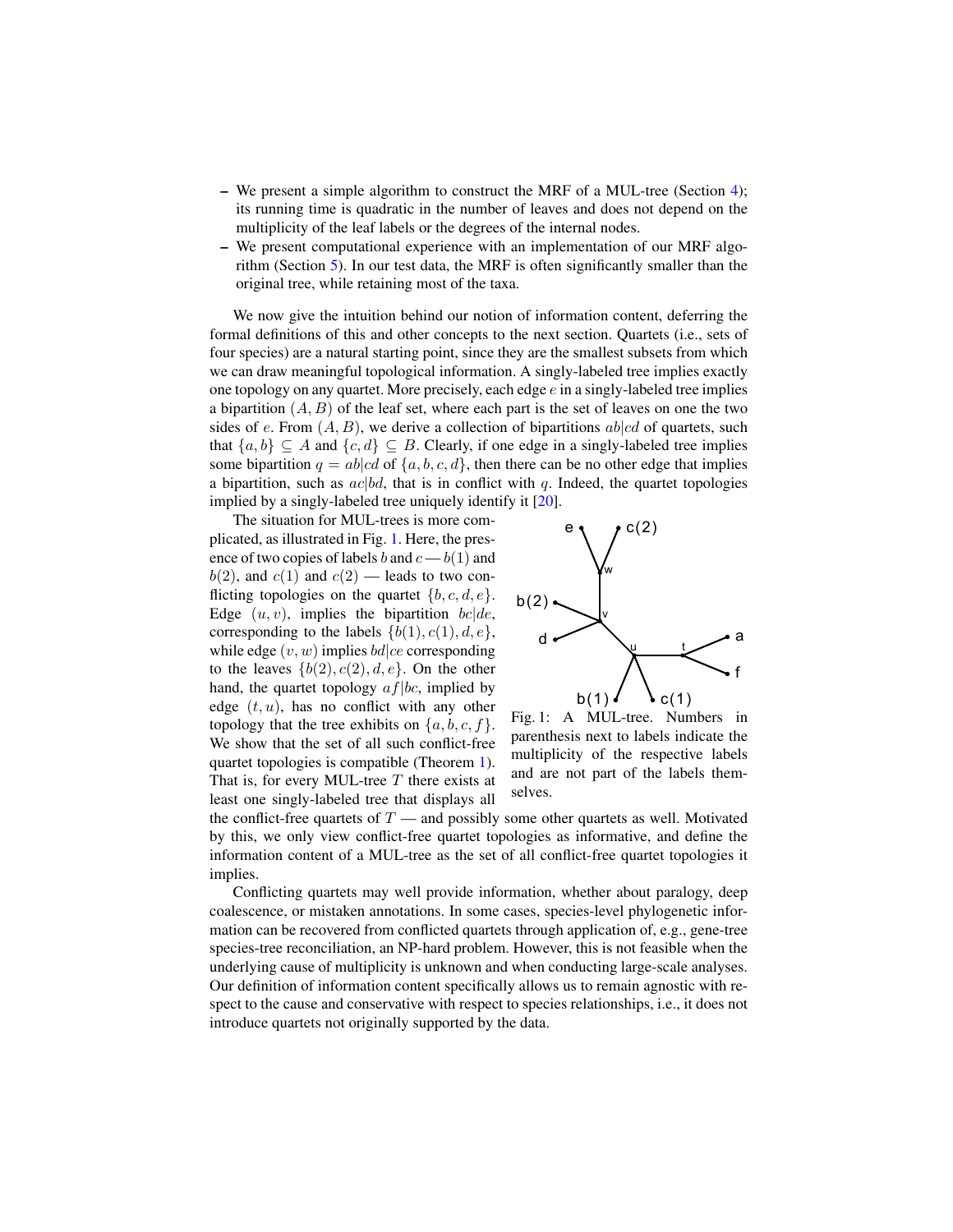A MUL-tree may have leaves that can be pruned and edges that can be contracted without altering the tree's information content, i.e., without adding or removing conflict-free quartets. For example, in Fig. [1,](#page-1-0) every quartet topology that edge  $(v, w)$  implies is either in conflict with some other topology (e.g., for set  ${b, c, d, e}$  or is already implied by some other edge (e.g.,  $af|ce$  is also implied by  $(t, u)$ ). Thus,  $(v, w)$ can be contracted without altering the information content. In fact, the information content remains un-



Fig. 2: The MRF for the Multree in Fig. [1.](#page-1-0)

changed if we also contract  $(u, v)$  and remove the leaves labeled  $b(1)$  and  $c(1)$ . We define the MRF of a MUL-tree  $T$  as the tree that results from applying informationpreserving edge contraction and leaf pruning operations repeatedly to  $T$ , until it is no longer possible to do so. For the tree in Fig. [1,](#page-1-0) the MRF is singly-labeled as shown in Fig. 2. Note that, in general, the MRF may not be singly-labeled (see the example in Section [4.4\)](#page-6-0). If the MRF is itself a MUL-tree, it is not possible to reduce the original to a singly-labeled tree without either adding at least one quartet that did not exist conflict-free in  $T$  or by losing one or more conflict-free quartets.

Since any two MUL-trees with the same information content have the same MRF, rather than comparing MUL-trees directly, we can instead compare their MRFs. This is appealing mathematically, because it focuses on conflict-free information content, and also computationally, since an MRF can be much smaller than the original MUL-tree. Indeed, on our test data, the MRF was frequently singly-labeled. This reduction in input size is especially significant if the MUL-tree is an input to an algorithm whose running time is exponential in the label multiplicity, such as Ganapathy et al.'s algorithm to compute the contract-and-refine distance between two area cladograms [\[5\]](#page-10-0) or Huber et al.'s algorithm to determine if a collection of "multi-splits" can be displayed by a MUL-tree [\[7\]](#page-11-0).

For our experiments, we also implemented a post-processing step, which converts the MRF to a singly-labeled tree, rendering it available for analyses that require singlylabeled trees, including supermatrix [\[3,](#page-10-0)[22\]](#page-11-0) and supertree methods [\[2](#page-10-0)[,15](#page-11-0)[,1](#page-10-0)[,21\]](#page-11-0). On the trees in our data set, the combined taxon loss between the MRF computation and the postprocessing was much lower than it would have been had we simply removed all duplicate taxa from the original trees.

Previous work on MUL-trees has concentrated on finding ways to reduce MUL-trees to singly-labeled trees (typically in order to provide inputs to supertree methods) [\[18\]](#page-11-0), and to develop metrics and algorithms to compare MUL-trees [\[5](#page-10-0)[,14,12,9\]](#page-11-0). In contrast to our approach — which is purely topology-based and is agnostic with respect to the cause of label multiplicity —, the assumption underlying much of the literature on MUL-trees is that taxon multiplicity results from gene duplication. Thus, methods to obtain singly-labeled trees from MUL-trees usually work by pruning subtrees at putative duplication nodes. Although the proposed algorithms are polynomial, they are unsatisfactory in various ways. For example, in  $[18]$  if the subtrees are neither identical nor compatible, then the subtree with smaller information content is pruned, which seems to discard too much information. Further, the algorithm is only efficient for bi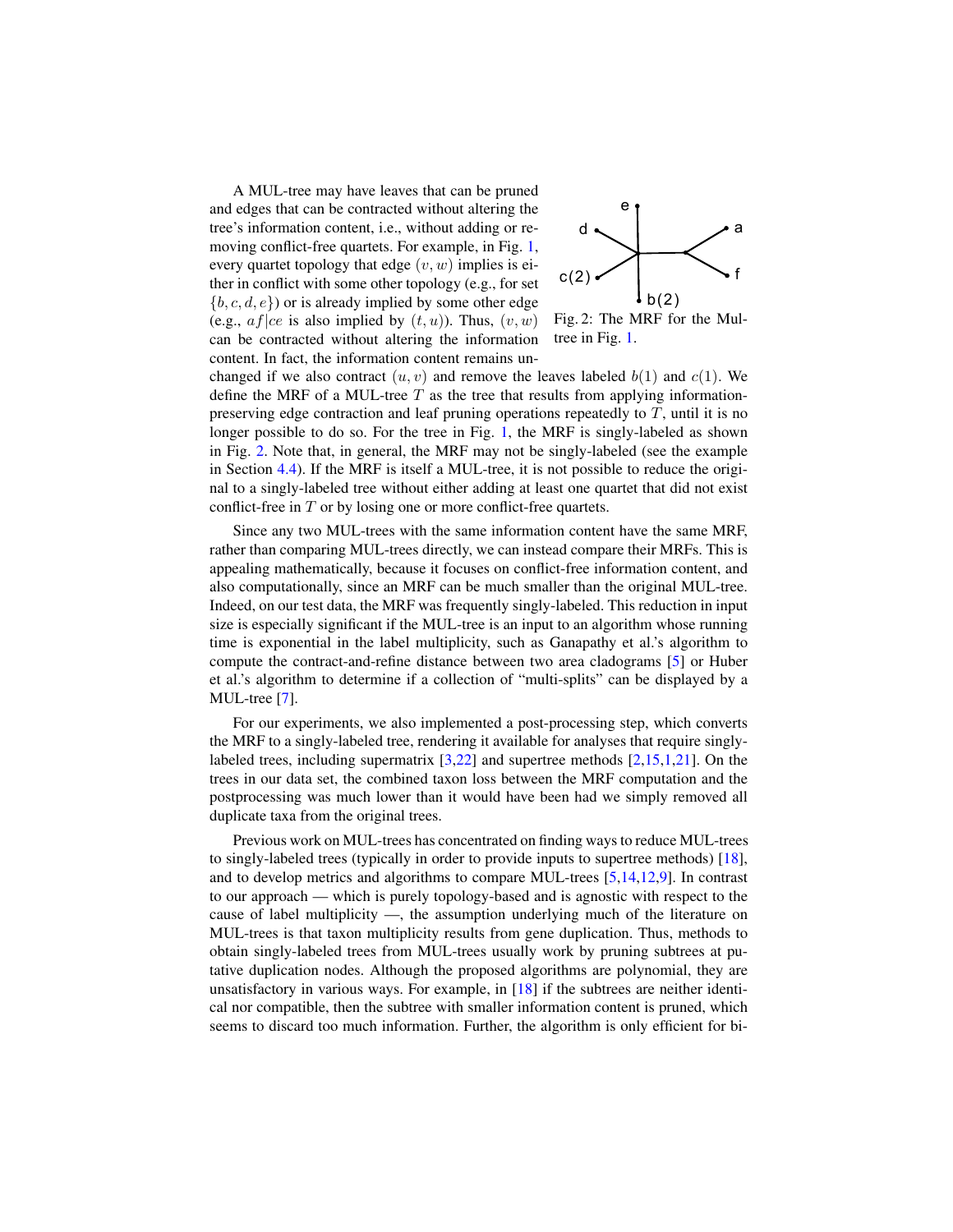<span id="page-3-0"></span>nary rooted trees. In [\[14\]](#page-11-0) subtrees are pruned arbitrarily, while in [\[12\]](#page-11-0) at each putative duplication node a separate analysis is done for each possible pruned subtree. Although the latter approach is better than pruning arbitrarily, in the worst case it can end up analyzing exponentially many subtrees.

# 2 MUL-Trees and Information Content

A *MUL-tree* is a triple  $(T, M, \psi)$ , where (i) T is an unrooted tree<sup>3</sup> with leaf set  $\mathcal{L}(T)$ all of whose internal nodes have degree at least three, (ii)  $M$  is a set of labels, and (iii)  $\psi_T : \mathcal{L}(T) \to M$  is a surjective map that assigns each leaf of T a label from M. (Note that if  $\psi$  is a bijection, T is singly labeled; that is, singly-labeled trees are a special case of MUL-trees.) For brevity we often refer to a MUL-tree by its underlying tree T. In what follows, unless stated otherwise, by a tree we mean a MUL-tree.

An edge  $(u, v)$  in T is *internal* if neither u nor v belong to  $\mathcal{L}(T)$ , and is *pendant* otherwise. A *pendant node* is an internal node that has a leaf as its neighbor.

Let  $(u, v)$  be an edge in T and T' be the result of deleting  $(u, v)$  from T. Then  $T_u^{uv}$  ( $T_v^{uv}$ ) denotes the subtree of T' that contains u (v).  $M_u^{uv}$  ( $M_v^{uv}$ ) denotes the set of labels in  $T_u^{uv}$  ( $T_v^{uv}$ ) but not in  $T_v^{uv}$  ( $T_u^{uv}$ ).  $C^{uv}$  is the set of labels common to both  $T_u^{uv}$  and  $T_v^{uv}$ . Observe that  $M_u^{uv}$ ,  $M_v^{uv}$  and  $C^{uv}$  partition M. For example, in Fig. [1,](#page-1-0)  $M_u^{uv} = \{a, f\}, M_v^{uv} = \{e, d\}, C^{uv} = \{b, c\}.$ 

A (resolved) *quartet* in a MUL-tree  $T$  is a bipartition  $ab|cd$  of a set of labels  ${a, b, c, d}$  such that there is an edge  $(u, v)$  in T with  ${a, b} \in M_u^{uv}$  and  ${c, d} \in M_v^{uv}$ . We say that  $(u, v)$  *resolves* ab|cd. For example, in Fig. [1,](#page-1-0) edge  $(t, u)$  resolves af|bc.

The *information content of an edge*  $(u, v)$  of a MUL-tree T, denoted  $\Delta(u, v)$ , is the set of quartets resolved by  $(u, v)$ . An edge  $(u, v)$  in tree T is *informative* if  $|\Delta(u, v)| >$ 0;  $(u, v)$  is *maximally informative* if there is no other edge  $(u', v')$  in T with  $\Delta(u, v) \subset$  $\Delta(u', v')$ . The *information content* of T, denoted  $\mathcal{I}(T)$ , is the combined information content of all edges in the tree; that is  $\mathcal{I}(T) = \bigcup_{(u,v)\in E} \Delta(u, v)$ , where E denotes the set of edges in T.

The next result shows that the quartets in  $\mathcal{I}(T)$  are conflict-free.

**Theorem 1.** For every MUL-tree T, there is a singly labeled tree T' such that  $\mathcal{I}(T) \subseteq$  $\mathcal{I}(T').^4$ 

Note that there are examples where the containment indicated by the above result is proper.

To conclude this section, we give some results that are useful for the reduction algorithm of Section [4.](#page-5-0) In the next lemmas,  $(u, v)$  and  $(w, x)$  denote two edges in tree T that lie on the path  $P_{u,x} = (u, v, \dots, w, x)$  as shown in Fig. [3.](#page-4-0)

**Lemma 1.** If 
$$
|M_u^{uv}| = |M_w^{wx}|
$$
 then  $M_u^{uv} = M_w^{wx}$ . Otherwise,  $M_u^{uv} \subset M_w^{wx}$ .

<sup>&</sup>lt;sup>3</sup> The results presented here can be extended to rooted trees, using triplets instead of quartets, exploiting the well-known bijection between rooted and unrooted trees [\[19,](#page-11-0) p. 20]. We do not discuss this further here for lack of space.

<sup>&</sup>lt;sup>4</sup> All proofs are in the Appendix. The Appendix will not be part of the final submission.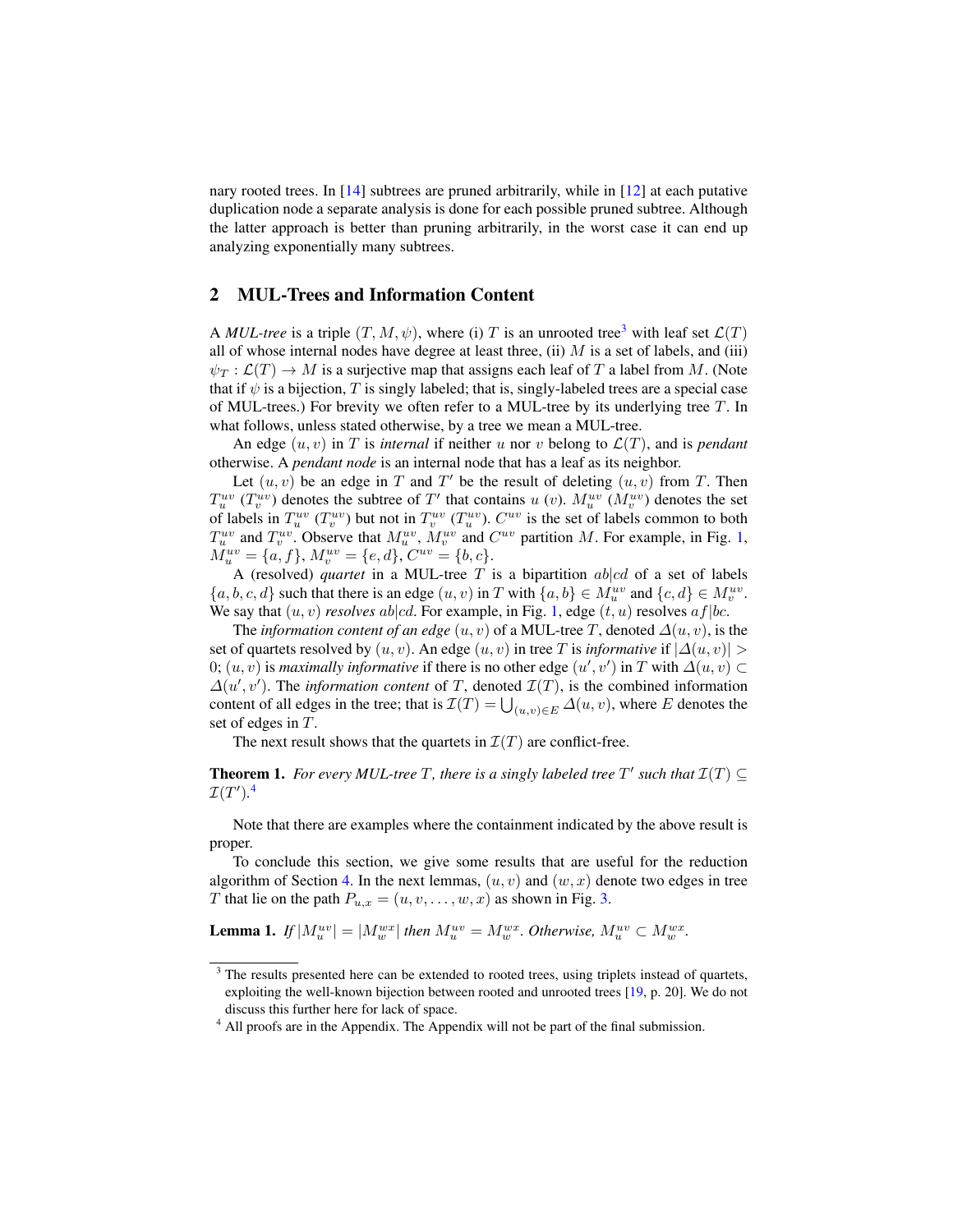<span id="page-4-0"></span>Together with Lemma [1,](#page-3-0) the next result allows us to check whether the information content of an edge is a subset of that of another based solely on the cardinalities of the  $M_u^{uv}$ s.

**Lemma 2.**  $\Delta(u, v) \subseteq \Delta(w, x)$  *if and only if*  $M_v^{uv} = M_x^{wx}.$ 

**Lemma 3.** *Suppose*  $\Delta(u, v) \subseteq \Delta(w, x)$ *. Then, for any edge*  $(y, z)$  *on*  $P_{u,x}$  *such that v is closer to y than to* z,  $\Delta(u, v) \subseteq \Delta(y, z) \subseteq \Delta(w, x)$ .



### 3 Maximally Reduced MUL-Trees

Our goal is to provide a way to reduce a MUL-tree  $T$  as much as possible, while preserving its information content. Our reduction algorithm uses the following operations.

**Prune** $(v)$ : Delete leaf v from T. If, as a result, v's neighbor u becomes a degree-two node, connect the former two neighbors of  $u$  by an edge and delete  $u$ .

**Contract**( $e$ ): Delete an internal edge  $e$  and identify its endpoints.

A leaf  $v$  in  $T$  is *prunable* if the tree that results from pruning  $v$  has the same information content as T. An internal edge e in T is *contractible* if the tree that results from contracting e has the same information content as T. T is *maximally reduced* if it has no prunable leaf and no contractible internal edge.

Theorem 2. *Every internal edge in a maximally reduced tree* T *resolves a quartet that is resolved by no other edge.*

Note that a quartet  $ab|cd$  that is resolved by edge  $(u, v)$ , but by no other edge must have the form illustrated in Fig. 4.

Next, we show that the set of quartets resolved by a maximally reduced tree uniquely identifies the tree.

**Theorem 3.** Let  $T$  and  $T'$  be two maximally reduced *trees such that*  $\mathcal{I}(T) = \mathcal{I}(T')$ *. Then, T and*  $T'$  *are isomorphic.*

The *maximally reduced form* (MRF) of a MUL-tree  $T$  is the tree that results from repeatedly pruning prunable leaves and contracting contractible edges from  $T$  until this is no longer possible. Theorem 3 shows that we can indeed talk about "the" MRF of T.



 $c \in M_k^{vk}$  and  $d \in M_l^{vl}$ .

Corollary 1. *Every MUL-tree has a unique MRF.*

Corollary 2. *Any two MUL-trees with the same information content have the same MRF.*

Corollary 3. *If a maximally reduced MUL-tree* T *is not singly-labeled, there does not exist a singly-labeled tree having the same information content as* T*.*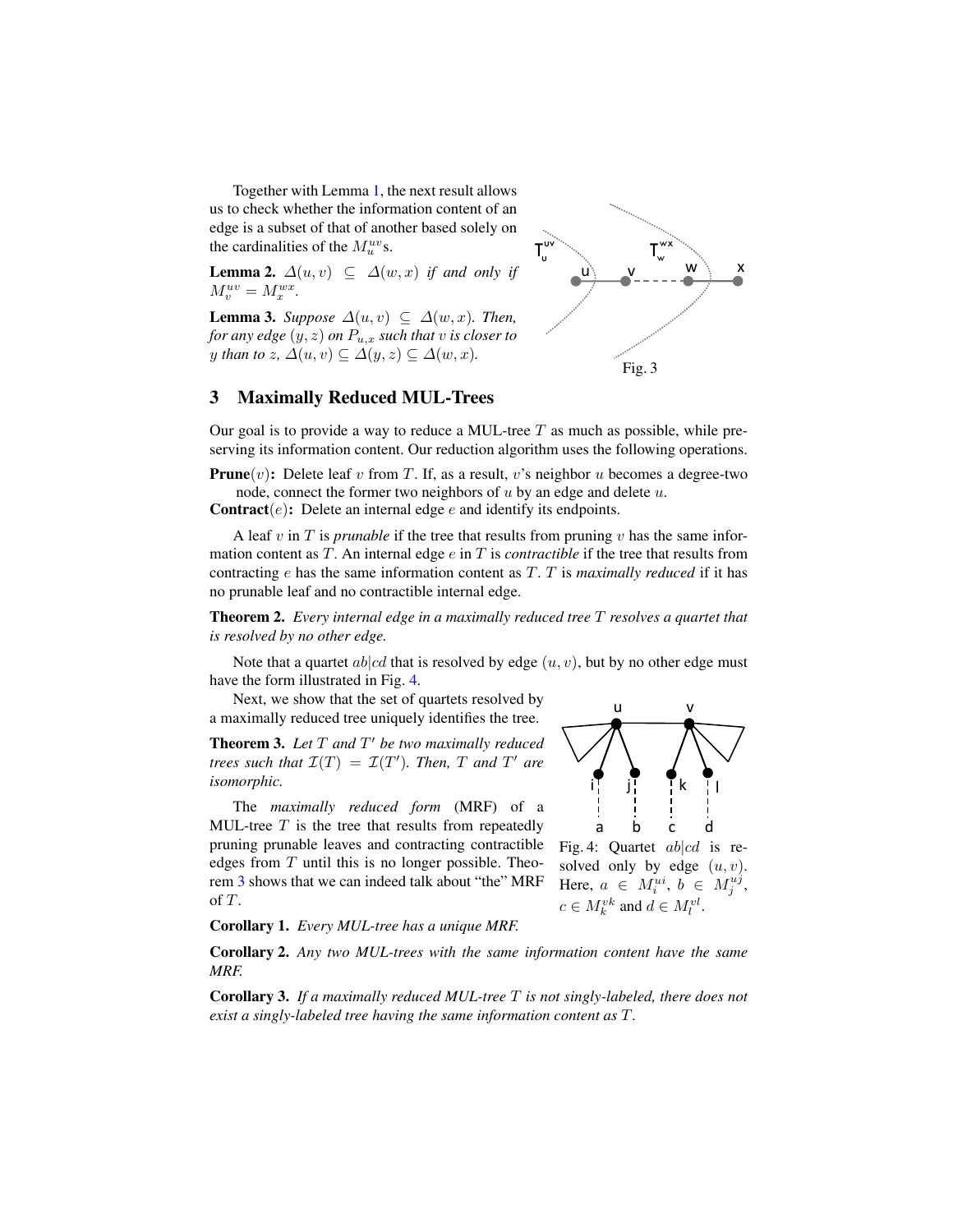<span id="page-5-0"></span>Fig 5 illustrates the last result. Any singly-labeled tree resolving the same set of quartets must be obtained by removing one of the leaves labeled with  $f$ . However, doing so will also introduce quartets that are not resolved by the maximally reduced MUL-tree. Note that Corollary [3](#page-4-0) does not contradict with Theorem [1.](#page-3-0) If the MUL-tree in Theorem [1](#page-3-0) is maximally reduced and not singly-labeled, the containment is proper; i.e.,  $\mathcal{I}(T) \neq \mathcal{I}(T')$ , which is the claim of Corollary [3.](#page-4-0)



Fig. 5: A maximally reduced MUL-tree

Corollary 4. *The relation "sharing a common MRF" is an equivalence relation on the set of MUL-trees .*

The last result implies that MUL-trees can be partitioned into equivalence classes, where each class consists of the set of all trees with the same information content. Thus, instead of comparing MUL-trees directly, we can compare their maximally reduced forms.

To end this section, we give some results that help to identify contractible edges and prunable leaves. The setting is the same as for Lemmas [2](#page-4-0) and [3:](#page-4-0)  $(u, v)$  and  $(w, x)$  are two edges in tree T that lie on the path  $P_{u,x} = (u, v, \dots, w, x)$  (see Fig. [3\)](#page-4-0). We say that subtree  $T_z^{yz}$  *branches out* from the path  $P_{u,x}$  if  $y \in P_{u,x} - \{u, x\}$ , and  $z \notin P_{u,x}$ .

**Lemma 4.** *Suppose*  $\Delta(u, v) \subseteq \Delta(w, x)$  *then* 

- *(i) every internal edge on a subtree branching out from*  $P_{u,x}$  *is contractible, and*
- (*ii*) *if*  $\Delta(u, v) = \Delta(w, x)$ , every leaf on a subtree branching out from  $P_{u,x}$  is prun*able. Thus, the entire subtree can be deleted without changing the information content of the tree.*

## 4 The Reduction Algorithm

We now describe a  $O(n^2)$  algorithm to compute the MRF of an n-leaf MUL-tree T. In the previous section, the MRF was defined as the tree obtained by applying informationpreserving pruning and contraction operations to  $T$ , in any order, until it is no longer possible. For efficiency, however, the sequence in which these steps are performed is important. Our algorithm has three distinct phases: a preprocessing step, redundant edge contraction, and pruning of redundant leaves. We describe these next and then give an example.

### 4.1 Preprocessing

For every edge  $(u, v)$  in T, we compute  $|M_u^{uv}|$  and  $|M_v^{uv}|$ . This can be done in  $O(n^2)$ time as follows. First, traverse subtrees  $T_u^{uv}$  and  $T_v^{uv}$  to count number of distinct labels  $n_u^{uv}$  and  $n_v^{uv}$  in each subtree. Then,  $|M_u^{uv}| = |M| - n_v^{uv}$  and  $|M_v^{uv}| = |M| - n_u^{uv}$ . We then contract non-informative edges; i.e., edges  $(u, v)$  where  $|M_u^{uv}|$  or  $|M_v^{uv}|$  is at most one.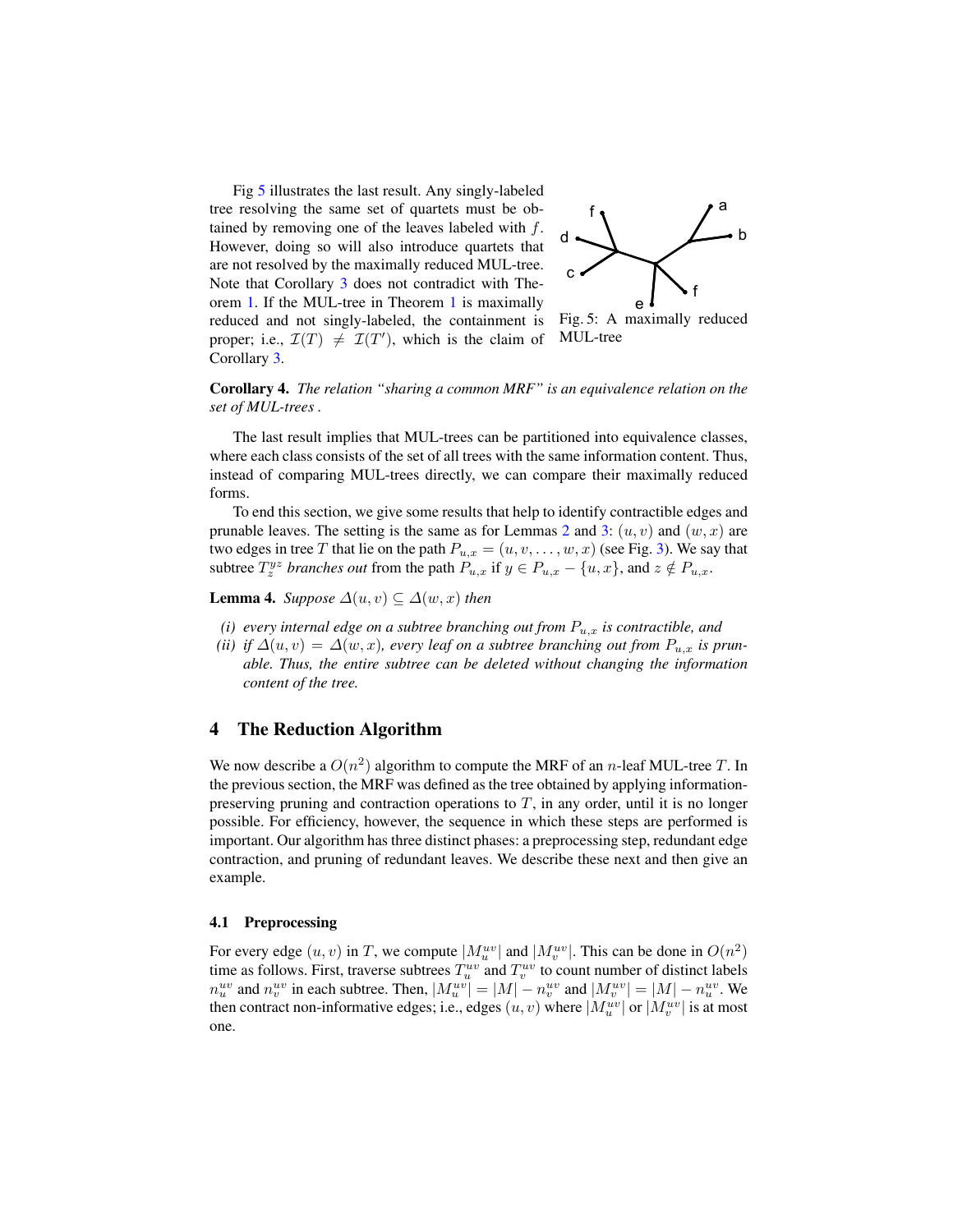#### <span id="page-6-0"></span>4.2 Edge Contraction and Subtree Pruning

Next, we repeatedly find pairs of adjacent edges  $(u, v)$  and  $(v, w)$  such that  $\Delta(u, v) \subseteq$  $\Delta(v, w)$  or vice-versa, and contract the less informative of the two. By Lemmas [1](#page-3-0) and [2,](#page-4-0) we can compare  $\Delta(u, v)$  and  $\Delta(v, w)$  in constant time using the precomputed values of  $|M_u^{uv}|$  and  $|M_v^{uv}|$ . Lemma [4\(](#page-5-0)i) implies that we should also contract all internal edges incident on v or in the subtrees branching out of v. Further, by Lemma [4\(](#page-5-0)ii), if  $\Delta(u, v) = \Delta(v, w)$ , we can in fact delete these subtrees entirely, since their leaves are prunable. Lemma [3](#page-4-0) implies that all such edges must lie on a path, and hence can be identified in linear time. The total time for all these operations is linear, since at worst we traverse every edge twice.

#### 4.3 Pruning Redundant Leaves

The tree that is left at this point has no contractible edges; however, it can still have prunable leaves. We first prune any leaf with a label  $\ell$  that does not participate in any resolved quartet. Such an  $\ell$  has the property that for every edge  $(u, v)$ ,  $\ell \notin M_u^{uv}$  and  $\ell \notin M_v^{uv}$ . All such leaves can be found in  $O(n^2)$  time and  $O(n)$  space.

Next, we consider sets of leaves with the same label  $\ell$  that share a common neighboring pendant node. Such leaves can be found in linear time. For each such set, we delete all but one element.

After such leaves are removed, let  $T$  be the resulting tree. Now, the only kind of prunable leaf with a given label  $\ell$  that might remain are leaves attached to different pendant nodes. The next result identifies such redundant leaves in T.

**Lemma 5.** Let  $\ell$  be a multiply-occurring label in  $T$  and let  $T'$  be the minimal subtree *that spans all the leaves labelled by*  $\ell$ *. Then, any leaf in*  $T$  *labeled*  $\ell$  *attached to a pendant node in* T <sup>0</sup> *of degree at least three is prunable.*

Thus, to identify and prune redundant leaf nodes of the latter type:

- 1. For each label  $\ell$ , consider the subgraph on the leaves labeled by it.
- 2. In this subgraph, delete any leaf not attached to a degree 2 pendant node as it is a redundant leaf.

This takes  $O(n)$  time per label and  $O(n^2)$  time total. The space used is  $O(n)$ . Hence, the overall time and space complexities are  $O(n^2)$  time and  $O(n)$ , respectively.

The resulting tree has no contractible edges nor prunable leaves. Therefore, it is the MRF of the orginal MUL-tree.

#### 4.4 An Example

We illustrate the reduction of the unrooted MUL-tree shown in Fig. [6](#page-7-0) to its MRF.

1. In the preprocessing step, we find that  $M_t^{tu} = \emptyset$ ,  $M_s^{su} = \emptyset$  and  $M_x^{wx} = \emptyset$ , so edges  $(t, u)$ ,  $(s, u)$  and  $(w, x)$  are uninformative. They are therefore contracted, resulting in the tree shown in Fig. [7.](#page-7-0)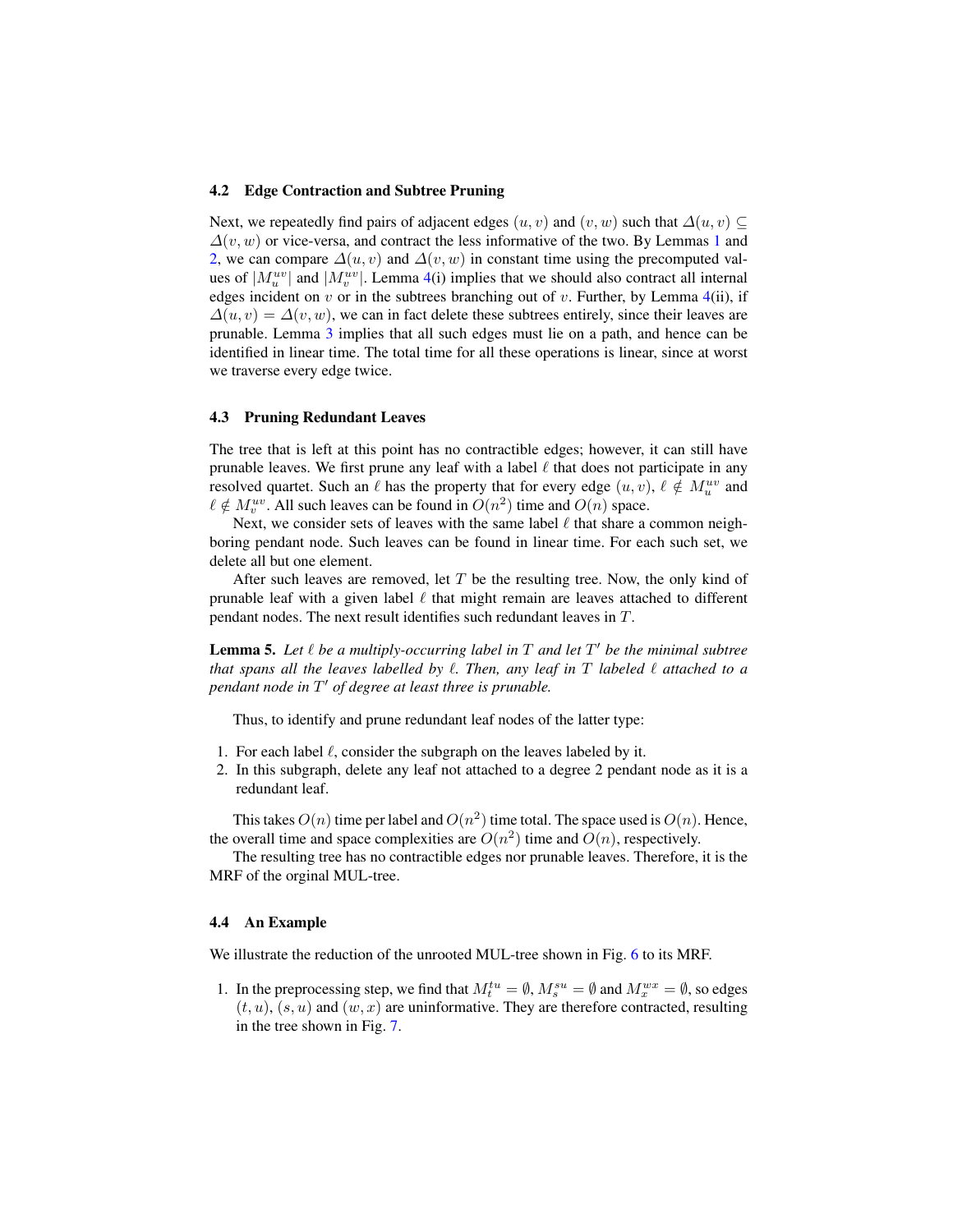<span id="page-7-0"></span>









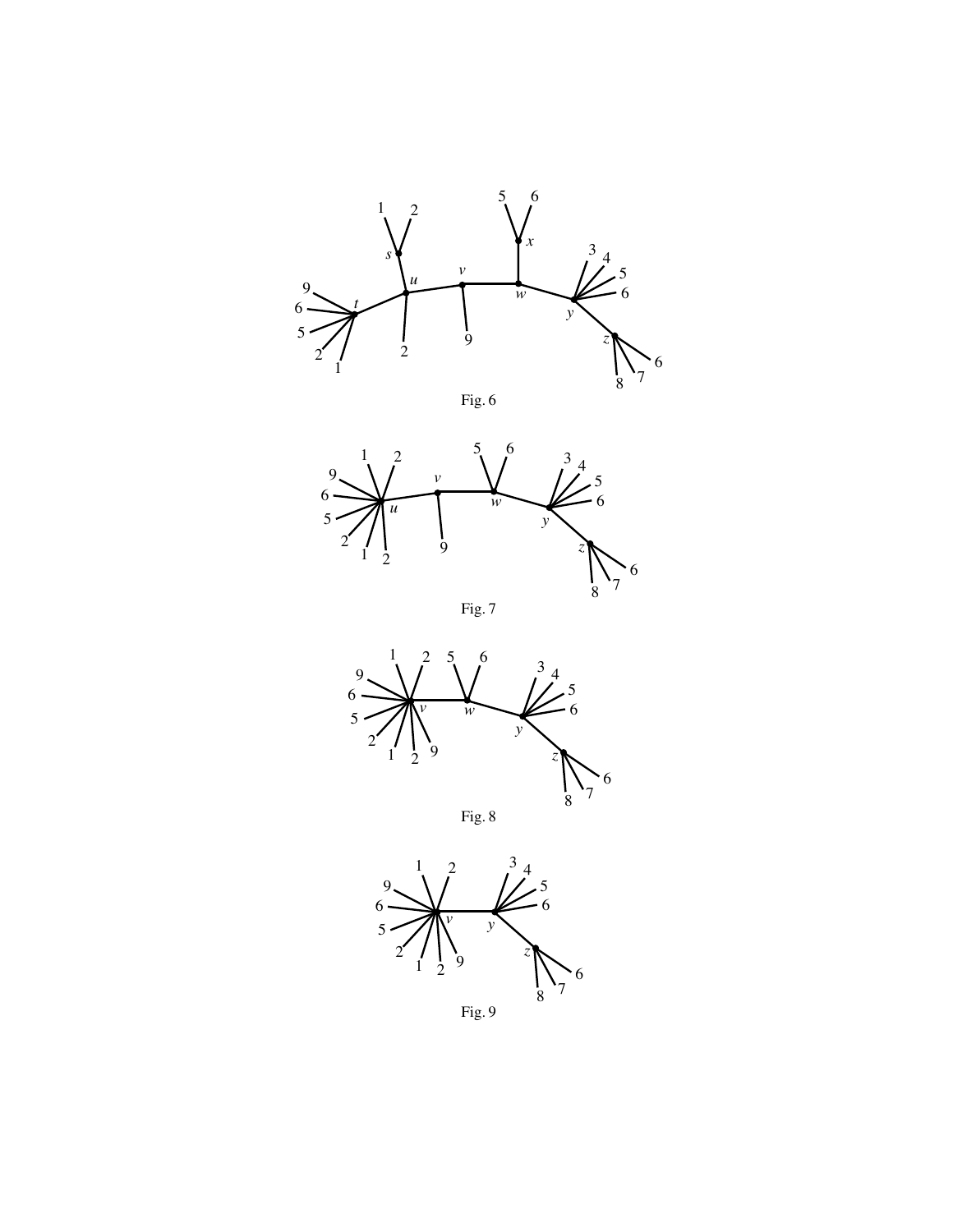- <span id="page-8-0"></span>2. Since  $\Delta(u, v) \subset \Delta(v, w)$ , contract  $(u, v)$ . The result is shown in Fig. [8.](#page-7-0)
- 3. Since  $\Delta(v, w) = \Delta(w, y)$ , delete the subtree branching out at w from the path from v to y and contract  $(v, w)$ . The result is shown in Fig. [9.](#page-7-0)
- 4. Prune taxon 6, which does not participate in any quartet, and all duplicate taxa at the pendant nodes. The result, shown in Fig. 10, is the MRF of the original tree.



# 5 Evaluation

Tuesday, May 22, 2012 We implemented our MUL-tree reduction algorithm, as well as a second step that restricts the MRF to the set of labels that appear only once, which yields a singly-labeled tree. We tested our two-step program on a set of 110,842 MUL-trees obtained from the PhyLoTA database [10] (<http://phylota.net/>; GenBank eukaryotic nucleotide sequences, release 184, June 2011), which included a broad range of label-set sizes, from 4 to 1500 taxa.

> There were 8,741 trees (7.8%) with essentially no information content; these lost all resolution either when reduced to their MRFs, or in the second step. The remaining trees fell into two categories. Trees in set A had a singly-labeled MRF;  $65,709$  trees (59.3%) were of this kind. Trees in set  $B$  were reduced to singly-labeled trees in the second step; 36,392 trees (32.8%) were of this kind. Reducing a tree to its MRF (step 1), led to an average taxon loss of 0.83% of the taxa in the input MUL-tree. The total taxon loss after the second step (reducing the MRFs in set B to singly-labeled trees), averaged 12.81%. This taxon loss is not trivial, but it is far less than the 41.27% average loss from the alternative, naïve, approach in which all mul-taxa (taxa that label more than one leaf) are removed at the outset. Note that, by the definition of MRFs, taxa removed in the first step do not contribute to the information content, since all non-conflicting quartets are preserved. On the other hand, taxa removed in the second step do alter the information content, since each such taxon participated in some non-conflicting quartet.

> Taxon loss is sensitive to the number of total taxa and, especially, mul-taxa, as demonstrated in Figure [11a.](#page-9-0) The grey function shows the percentage of mul-taxa in the original input trees, which is the taxon loss if we had restricted the input MUL-trees to the set of singly-labeled leaves. The black function shows the percentage of mul-taxa lost after steps 1 and 2 of our reduction procedure.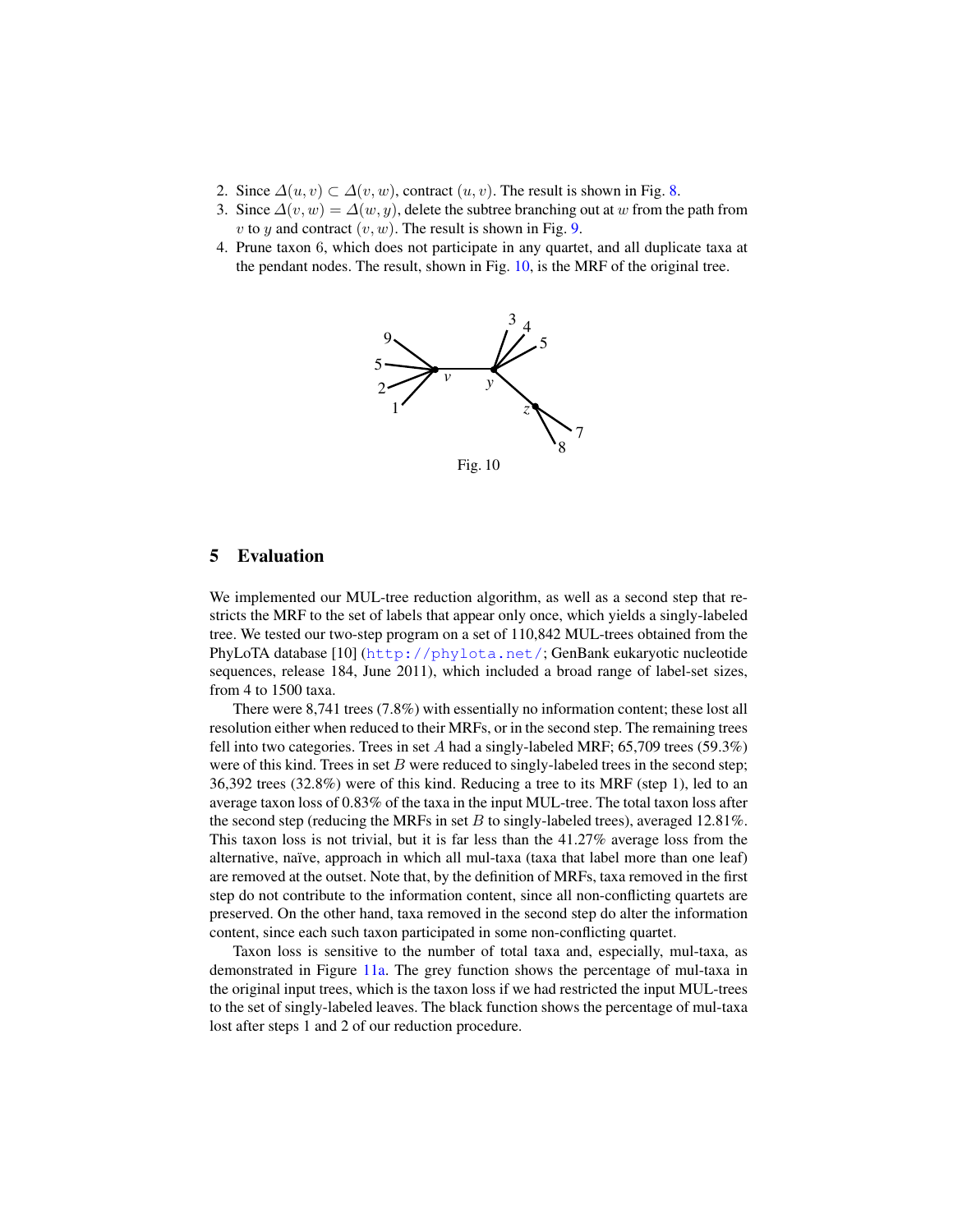<span id="page-9-0"></span>

Fig. 11: Experimental results

In addition to the issue of taxon loss, we investigated the effect of our reduction on edge loss, i.e., the level of resolution within the resulting singly-labeled tree. Input MUL-trees were binary and therefore had more nodes than twice the number of taxa (Fig 11b, solid line), whereas a binary tree on singly labeled taxa would have approximately as many nodes as twice the number of taxa (Fig. 11b, dashed line). We found that, although there was some edge loss, the number of nodes in the reduced singlylabeled trees (Fig. 11b, dotted line) corresponded well to the total possible, indicating low levels of edge loss. Note that each point on the dotted or solid lines represents an average over all trees with the same number of taxa.

We have integrated our reduction algorithm into SearchTree (available at [http:](http://searchtree.org/) [//searchtree.org/](http://searchtree.org/)), a phylogenetic tree search engine that takes a user-provided list of species names and finds matches with a precomputed collection of phylogenetic trees, more than half of which are MUL-trees, assembled from GenBank sequence data. The trees returned are ranked by a tree quality criterion that takes into account overlap with the query set, support values for the branches, and degree of resolution. We have added functionality to provide reduced singly-labeled trees as well as the MUL-trees based on the full leaf set.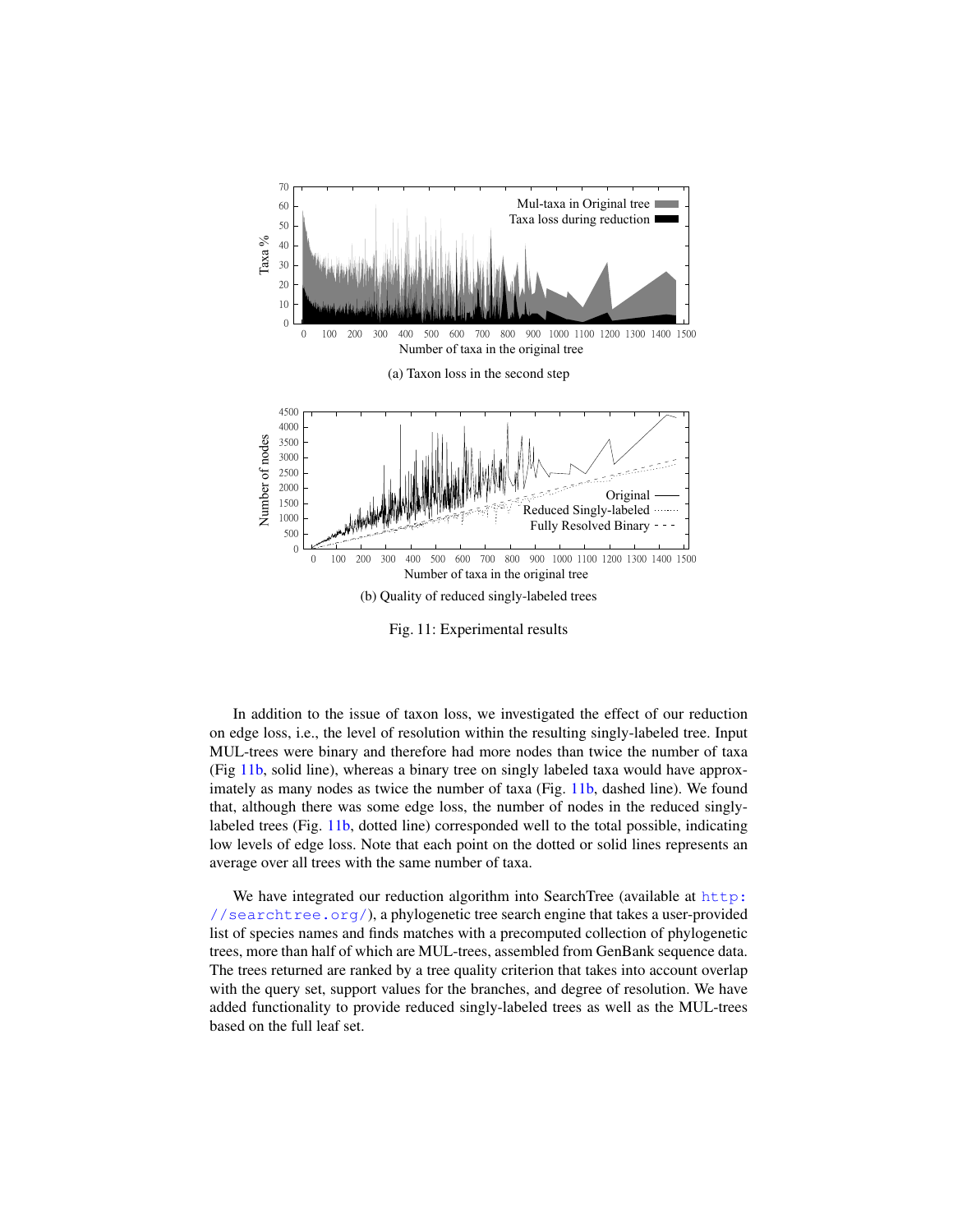# <span id="page-10-0"></span>6 Conclusion

We introduced an efficient algorithm to reduce a multi-labeled MUL-tree to a maximally reduced form with the same information content, defined as the set of nonconflicting quartets it resolves. We also showed that the information content of a MUL-tree uniquely identifies the MUL-tree's maximally reduced form. This has potential application in comparing MUL-trees by significantly reducing the number of comparisons as well as in extracting species-level information efficiently and conservatively from large sets of trees, irrespective of the underlying cause of multiple labels. Our algorithm can easily be adapted to work for rooted trees.

Further work investigating the relationship of the MRF to the original tree under various biological circumstances is also underway. We might expect, for example, that well-sampled nuclear gene families reduce to very small MRF trees, and that annotation errors in chloroplast gene sequences (in which we expect little gene duplication), result in relatively large MRF trees. Comparing the MRF to the original MUL-tree may well provide a method for efficiently assessing and segregating data sets with respect to the causes of multiple labels.

It would be interesting to compare our results with some of the other approaches for reducing MUL-trees to singly-labeled trees (e.g., [\[18\]](#page-11-0)) or, indeed, to evaluate if our method can benefit from being used in conjunction with such approaches.

### Acknowledgements

We thank Mike Sanderson for helping to motivate this work, for many discussions about the problem formulation, and for our ongoing collaboration in the SearchTree project. Sylvain Guillemot listened to numerous early versions of our proofs and offered many insightful comments. We also thank the anonymous reviewers for their comments, which helped to improve this paper.

## References

- 1. M. Bansal, J. G. Burleigh, O. Eulenstein, and D. Fernández-Baca. Robinson-Foulds supertrees. *Algorithms for Molecular Biology*, 5(1):18, 2010.
- 2. B. R. Baum. Combining trees as a way of combining data sets for phylogenetic inference, and the desirability of combining gene trees. *Taxon*, 41(1):pp. 3–10, 1992.
- 3. A. de Queiroz and J. Gatesy. The supermatrix approach to systematics. *Trends in Ecology & Evolution*, 22(1):34–41, 2007.
- 4. M. Fellows, M. Hallett, and U. Stege. Analogs & duals of the mast problem for sequences & trees. *Journal of Algorithms*, 49(1):192 – 216, 2003. 1998 European Symposium on Algorithms.
- 5. G. Ganapathy, B. Goodson, R. Jansen, H. Le, V. Ramachandran, and T. Warnow. Pattern identification in biogeography. *IEEE/ACM Trans. Comput. Biol. Bioinformatics*, 3:334–346, 2006.
- 6. H. Grundt, M. Popp, C. Brochmann, and B. Oxelman. Polyploid origins in a circumpolar complex in draba (brassicaceae) inferred from cloned nuclear dna sequences and fingerprints. *Molecular Phylogenetics and Evolution*, 32(3):695 – 710, 2004.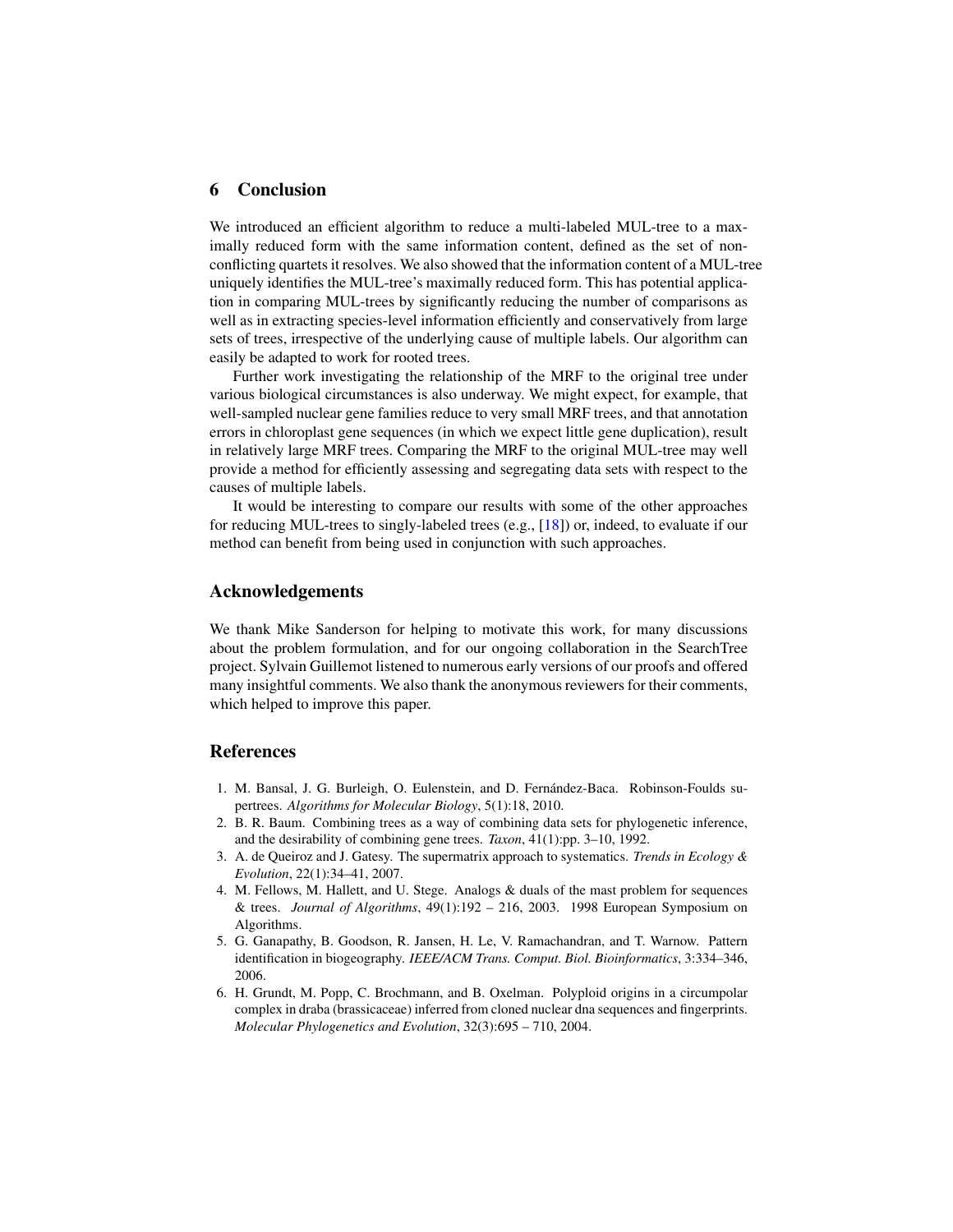- <span id="page-11-0"></span>7. K. Huber, M. Lott, V. Moulton, and A. Spillner. The complexity of deriving multi-labeled trees from bipartitions. *Journal of Computational Biology*, 15(6):639–651, 2008.
- 8. K. Huber and V. Moulton. Phylogenetic networks from multi-labelled trees. *Journal of Mathematical Biology*, 52:613–632, 2006.
- 9. K. Huber, A. Spillner, R. Suchecki, and V. Moulton. Metrics on multilabeled trees: Interrelationships and diameter bounds. *Computational Biology and Bioinformatics, IEEE/ACM Transactions on*, 8(4):1029 –1040, july-aug. 2011.
- 10. K. Johnson, R. Adams, R. Page, and D. Clayton. When do parasites fail to speciate in response to host speciation? *Syst. Biol.*, 52:37–47, 2003.
- 11. M. Lott, A. Spillner, K. Huber, A. Petri, B. Oxelman, and V. Moulton. Inferring polyploid phylogenies from multiply-labeled gene trees. *BMC evolutionary biology*, 9(1):216, 2009.
- 12. M. Marcet-Houben and T. Gabaldón. Treeko: a duplication-aware algorithm for the comparison of phylogenetic trees. *Nucleic Acids Research*, 39:e66, 2011.
- 13. M. Popp and B. Oxelman. Inferring the history of the polyploid silene aegaea (caryophyllaceae) using plastid and homoeologous nuclear dna sequences. *Molecular Phylogenetics and Evolution*, 20(3):474 – 481, 2001.
- 14. P. Puigbò, S. Garcia-Vallvé, and J. McInerney. Topd/fmts: a new software to compare phylogenetic trees. *Bioinformatics*, 23(12):1556, 2007.
- 15. M. Ragan. Phylogenetic inference based on matrix representation of trees. *Molecular phylogenetics and evolution*, 1(1):53–58, 1992.
- 16. M. Rasmussen and M. Kellis. Unified modeling of gene duplication, loss, and coalescence using a locus tree. *Genome Research*, 22:755–765, 2012.
- 17. M. Sanderson, D. Boss, D. Chen, K. Cranston, and A. Wehe. The PhyLoTA browser: processing GenBank for molecular phylogenetics research. *Systematic Biology*, 57(3):335, 2008.
- 18. C. Scornavacca, V. Berry, and V. Ranwez. Building species trees from larger parts of phylogenomic databases. *Information and Computation*, 209(3):590 – 605, 2011. Special Issue: 3rd International Conference on Language and Automata Theory and Applications (LATA 2009).
- 19. C. Semple and M. Steel. *Phylogenetics*. Oxford University Press, Oxford, 2003.
- 20. M. Steel. The complexity of reconstructing trees from qualitative characters and subtrees. *Journal of Classification*, 9(1):91–116, 1992.
- 21. M. Swenson, R. Suri, C. Linder, and T. Warnow. Superfine: fast and accurate supertree estimation. *Systematic biology*, 61(2):214–227, 2012.
- 22. J. J. Wiens and T. W. Reeder. Combining data sets with different numbers of taxa for phylogenetic analysis. *Systematic Biology*, 44(4):pp. 548–558, 1995.

# Appendix: Proofs

#### Proofs for Section [2](#page-3-0)

*Proof of Theorem [1.](#page-3-0)* Repeat the following step until T has no multiply-occurring labels. Pick any multiply-occurring label  $\ell$  in T, select an arbitrary leaf labeled by  $\ell$ , and relabel every other leaf labeled by  $\ell$ , by a new, unique, label. The resulting tree  $T'$  is singly labeled, and all labels of T are also present in  $T'$ . Consider a quartet  $ab|cd$  in T, that is resolved by edge  $(u, v)$ . Assume that  $\{a, b\} \in M_u^{uv}$  and  $\{c, d\} \in M_v^{uv}$ . Thus,  $T_u^{uv}$ contains all the occurrences of label a. Clearly, this also holds for the only occurrence of  $a$  in  $T'$ . Similar statements can be made about labels  $b$ ,  $c$ , and  $d$ . Thus, the quartet  $ab|cd$  is resolved by edge  $(u, v)$  in  $T'$ , and, hence,  $T'$  displays all quartets of  $T$ .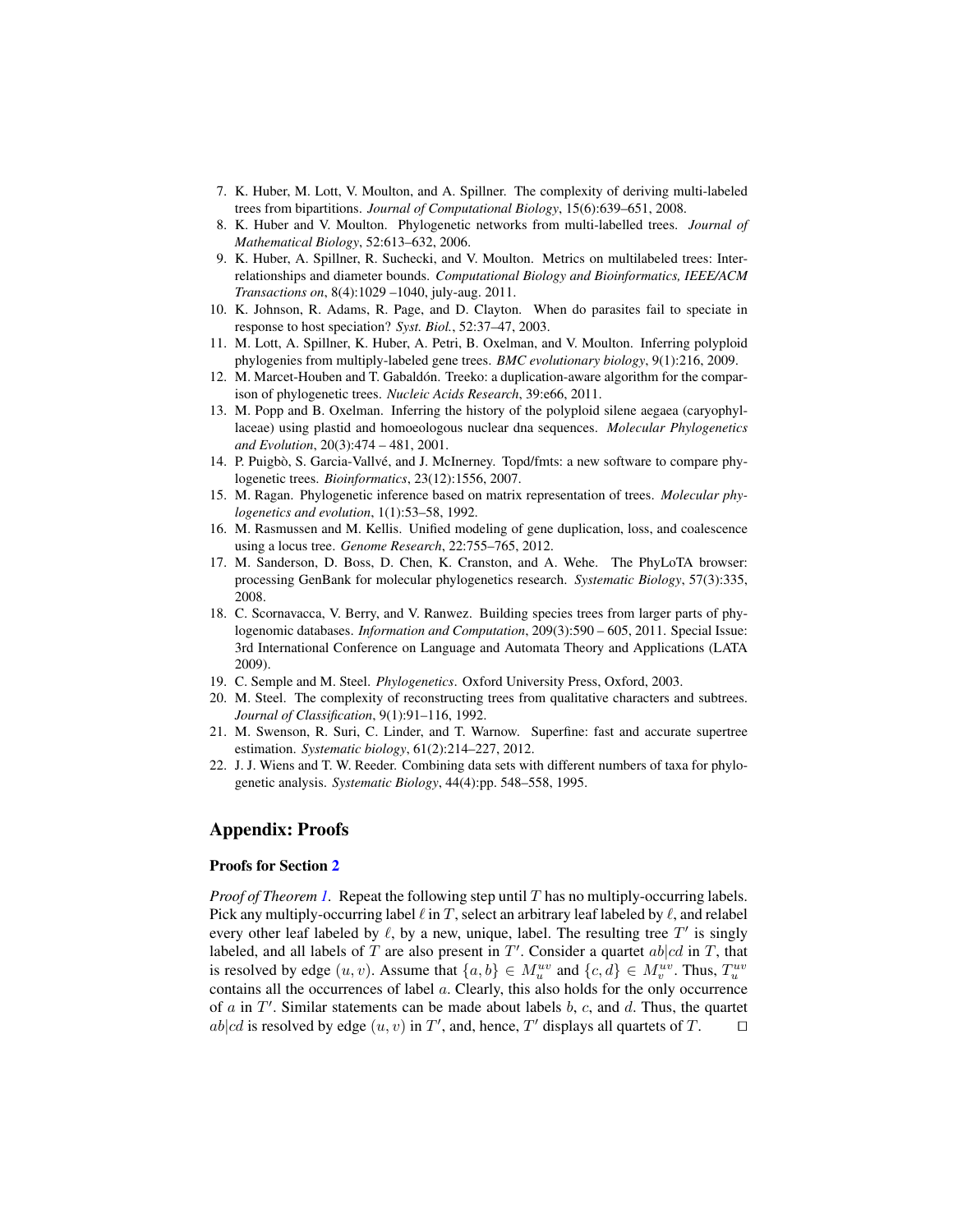<span id="page-12-0"></span>*Proof of Lemma [1.](#page-3-0)* Refer to Fig. [3.](#page-4-0) Since  $T_u^{uv}$  is a subtree of  $T_w^{wx}$ ,  $M_u^{uv} \subseteq M_w^{wx}$ by definition of  $M_u^{uv}$ . Thus, if  $|M_u^{uv}| = |M_w^{wx}|$ , we must have  $M_w^{wx} = M_u^{uv}$  and, if  $|M_u^{uv}| \neq |M_w^{wx}|$ , we must have  $M_u^{uv} \subset M_w^{wx}$ .

*Proof of Lemma [2.](#page-4-0) (Only if)* Suppose  $\Delta(u, v) \subseteq \Delta(w, x)$ ; therefore,  $M_v^{uv} \subseteq M_x^{wx}$ . By definition,  $M_v^{uv} \supseteq M_x^{wx}$ ; hence,  $M_v^{uv} = M_x^{wx}$ .

(*If)* Suppose  $M_v^{uv} = M_x^{wx}$ . By definition,  $M_u^{uv} \subseteq M_w^{wx}$ , which implies that  $\Delta(u, v) \subseteq \Delta(w, x).$ 

*Proof of Lemma* [3.](#page-4-0) By Lemma [2,](#page-4-0) since  $\Delta(u, v) \subseteq \Delta(w, x)$ , we have  $M_v^{uv} = M_x^{wx}$ . Now consider an edge  $(y, z)$  on  $P_{u,x}$ . By definition  $M_v^{uv} \supseteq M_z^{uz} \supseteq M_x^{uv}$ . But  $M_v^{uv} =$  $M_x^{wx}$ , therefore  $M_v^{uv} = M_z^{yz} = M_x^{wx}$ . By definition  $M_u^{uv} \subseteq M_y^{yz} \subseteq M_w^{wx}$ . Hence, by Lemma [2,](#page-4-0)  $\Delta(u, v) \subseteq \Delta(y, z) \subseteq \Delta(w, x)$ .

## Proofs for Section [3](#page-4-0)

*Proof of Theorem [2.](#page-4-0)* We rely on two facts. First, every internal node in the tree has degree at least three. Second, every internal edge in the tree resolves a quartet; otherwise, the edge would be contractible and the tree would not be maximally reduced.

Consider any edge  $(u, v)$  in the tree. To prove that  $(u, v)$  resolves a quartet not resolved by any other edge, we need to show that there exists a quartet  $ab|cd$  of the form shown in Fig. [4.](#page-4-0) First, we describe how to select leaves  $a$  and  $b$ . Consider the following cases:

*Case 1.* u has at least two neighbors i and j, apart from v, that are internal nodes. Then, we select any  $a \in M_i^{ui}$  and any  $b \in M_j^{uj}$ .

*Case 2. u* has only one neighbor  $i \neq v$  that is an internal node. Then, at least one of u's neighboring leaves must participate in a quartet that  $(u, v)$  resolves. Without such a leaf,  $(u, v)$  would resolve the same set of quartets as  $(u, i)$ , so one of these two edges would be contractible, contradicting the assumption that the tree is maximally reduced. We select this leaf as b and we select any  $a \in M_i^{ui}$ .

*Case 3.* All neighbors of  $u$ , except  $v$ , are leaves. Then, at least two of its neighbors must participate in a quartet, because  $(u, v)$  must resolve a quartet. We select the two neighbors as  $a$  and  $b$ .

In every case, we can select the desired leaves  $a$  and  $b$ . By a similar argument, we can also select the desired c and d. This proves the existence of the desired quartet ab|cd. Therefore, each internal edge of T uniquely resolve a quartet.  $\Box$ 

*Proof of Theorem [3.](#page-4-0)* We need two lemmas.

**Lemma 6.** *There is a bijection*  $\phi$  *between the respective sets of internal edges of*  $T$  *and*  $T'$  with the following property. Let  $(u, v)$  be an internal edge in T and let  $(u', v') =$  $\phi(u, v)$ . Then,  $M_u^{uv} = M_{u'}^{u'v'}$  and  $M_v^{uv} = M_{v'}^{u'v'}$ . Therefore,  $\Delta(u, v) = \Delta(u', v')$ .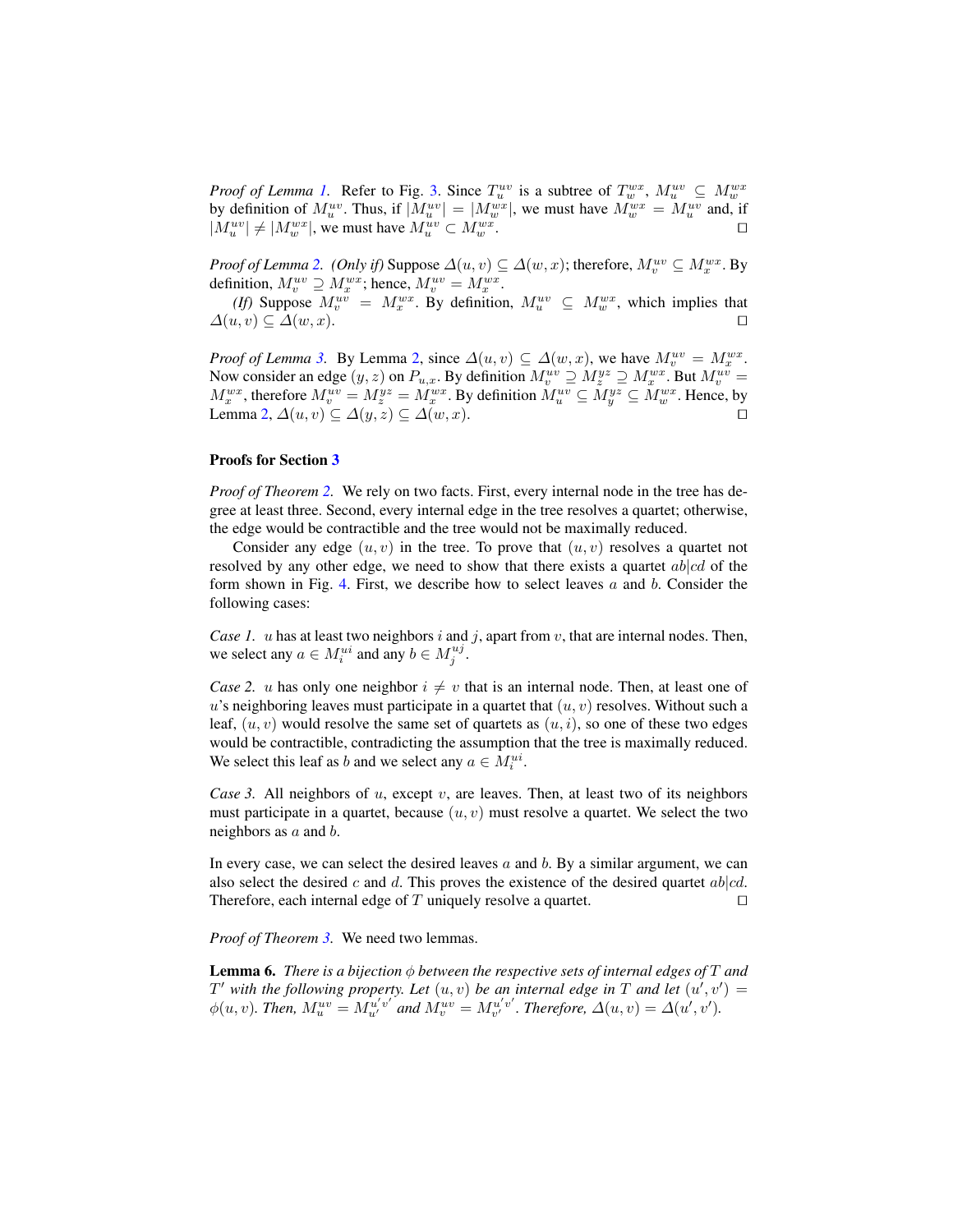*Proof.* Consider an edge  $(u, v)$  in T. By Theorem [2,](#page-4-0)  $(u, v)$  must resolve a quartet ab  $|cd|$  not resolved by any other edge as shown in Fig. [4.](#page-4-0) We claim that this quartet must be resolved uniquely by an edge  $(u', v')$  in T'. Suppose not. Using arguments similar to those in the proof of Lemma [3,](#page-4-0) we can



show that all edges that resolve  $ab|cd$  in  $T'$  form a path  $(u', x', \ldots, w', v')$ , where possibly  $x' = w'$ , as shown in Fig. 12. Here,  $\{a, b\} \subseteq M_{u'}^{u'x'}$  and  $\{c, d\} \subseteq M_{v'}^{w'v'}$ .

Since  $(w', v')$  resolves a quartet not resolved by any other edge, by Theorem [2](#page-4-0) there exists a label  $\ell$  as shown, where  $\ell \in M_m^{w'm}$ . Since  $ab|\ell d$  is a quartet in T' and  $\mathcal{I}(T) = \mathcal{I}(T)$ , it must be true that  $\ell \in M_v^{uv}$  in T. Clearly, T does not resolve the quartet on  $\{a, \ell, d, c\}$  in the same way,  $a\ell | cd$ , as T'. This contradicts the assumption that  $\mathcal{I}(T) = \mathcal{I}(T')$ . Thus,  $(u', v')$  must be an edge. Moreover, only one such edge exists in  $T'$  as it uniquely resolves the quartet  $ab|cd$ .

Now consider any label  $f \in M_u^{uv}$  such that  $f \notin \{a, b, c, d\}$ . Label f must be in  $M_{u'}^{u'v'}$ ; otherwise, T and T' would resolve the quartet  $\{a, f, c, d\}$  differently. Similarly, any such  $f \in M_{u'}^{u'v'}$  must be in  $M_u^{uv}$  as well. Thus  $M_u^{uv} = M_{u'}^{u'v'}$ . In the same way, we can prove that  $M_v^{uv} = M_{v'}^{u'v'}$ . Thus,  $\Delta(u, v) = \Delta(u', v')$ .

We have shown that there is a one-to-one mapping  $\phi$  from edges in T to edges of T' such that  $\Delta(e) = \Delta(\phi(e))$ . To complete the proof, we show that  $\phi$  is onto. Suppose that for some edge  $e'$  in  $T'$  there is no edge  $e$  in  $T$  such that  $\phi(e) = e'$ . But then  $e'$  must resolve a quartet not resolved by any other edge in  $T'$ . This quartet cannot be in  $\mathcal{I}(T)$ , contradicting the assumption that  $\mathcal{I}(T) = \mathcal{I}(T')$ ).  $\qquad \qquad \Box$ 

Let  $\phi$  be the bijection between the edge sets of T and T' from the preceding lemma.

**Lemma 7.** Let  $(u, v)$  and  $(v, x)$  be any two neighboring internal edges in T, and let  $(p,q) = \phi(u,v)$  and  $(r,s) = \phi(v,x)$  be the corresponding edges in T' such that  $M_u^{uv} = M_p^{pq}$  and  $M_v^{vx} = M_r^{rs}$ . Then,  $(p, q)$  and  $(r, s)$  are neighbors in  $T'$  with  $q = r$ .

*Proof.* Since  $(u, v)$  and  $(v, x)$  are neighbors, and each resolves a quartet that is not resolved by the other,  $M_u^{uv} \subset M_v^{vx}$  and  $M_v^{uv} \supset M_x^{vx}$ . By Lemma [6,](#page-12-0) this implies that  $M_p^{pq} \subset M_r^{rs}$  and  $M_q^{pq} \supset M_s^{rs}$ . Thus, the only way  $(p, q)$  and  $(r, s)$  can exist in  $T'$  is as part of the path  $P_{p,s} = (p, q, \ldots, r, s)$ . If  $q \neq r$ , then consider the edge  $(t, r)$  on  $P_{ps}$ such that  $p$  is closer to  $t$  than to  $r$ . Then, the following must hold:

$$
M_p^{pq} \subset M_t^{tr} \subset M_r^{rs} \tag{1}
$$

and

$$
M_q^{pq} \supset M_r^{tr} \supset M_s^{rs} \tag{2}
$$

Let  $(z, w) = \phi^{-1}(t, r)$  be the edge in T corresponding to  $(t, r)$ . Irrespective of the position of  $(z, w)$  in T, (1) and (2) cannot be simultaneously true with respect to edges  $(u, v), (v, x)$  and  $(z, w)$  in T. Therefore,  $q = r$ , which proves the desired result.  $\square$ 

Lemmas  $6$  and  $7$  show that  $T$  and  $T'$  are isomorphic with respect to their internal edges. It remains to show a one-to-one correspondence between their leaf sets. For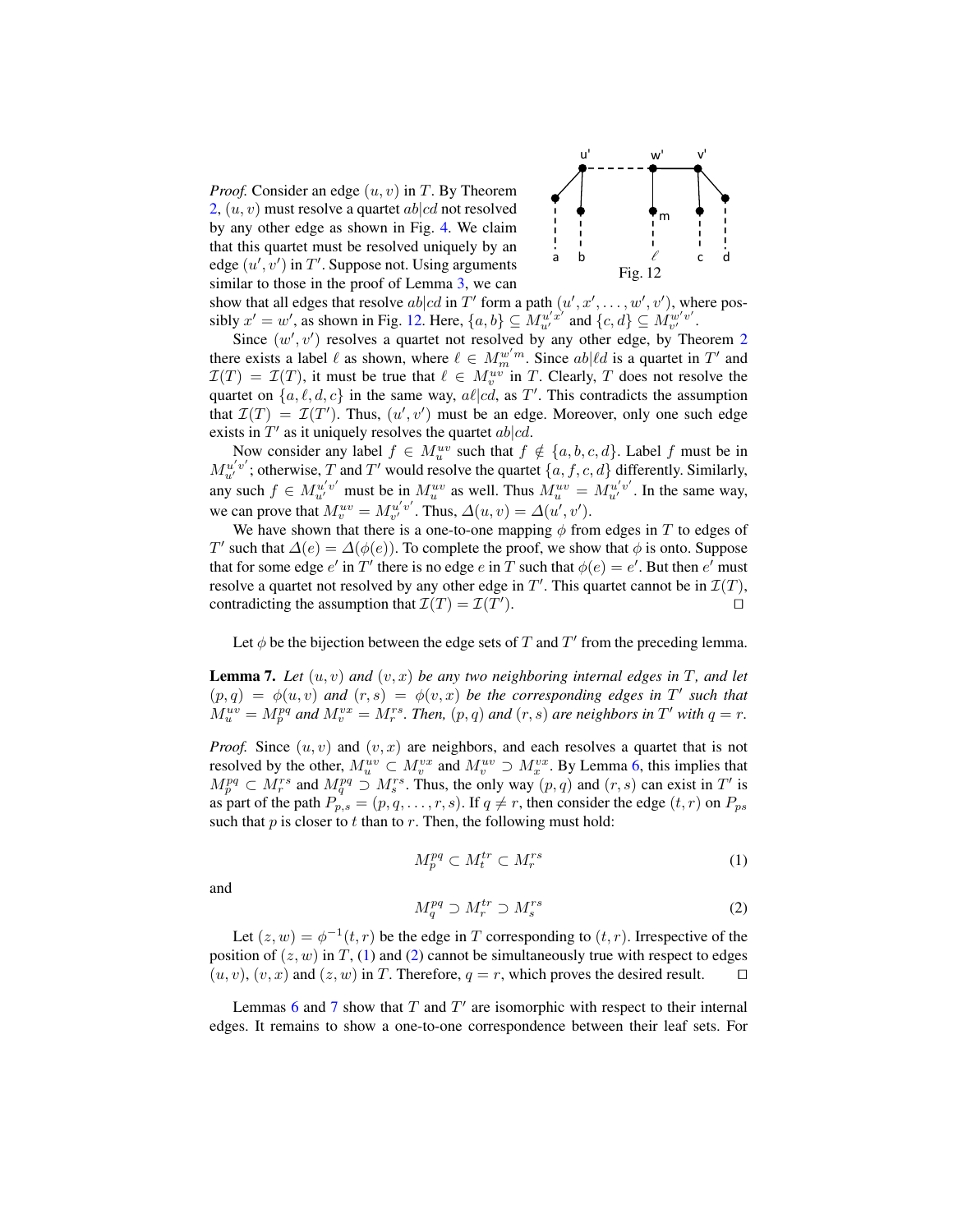this, we match up the leaves attached at every pendant node in  $T$  and  $T'$ . We start with pendant nodes that have only one internal edge attached to them. For example, consider an internal edge  $(u, v)$  in T such that v is a pendant node and  $T_v^{uv}$  has only leaves. Let  $(u', v') = \phi(u, v)$  be the corresponding edge in T' such that  $M_u^{uv} = M_{u'}^{uv}$ . By Lemma [6,](#page-12-0)  $C^{uv} = C^{u'v'}$ . Moreover, neither T nor T' have prunable leaves. Thus, the same set of leaves must be attached at  $v$  and  $v'$  respectively. In subsequent steps, we select an internal edge  $(u, v)$  in T such that v is a pendant node and all the other pendant nodes in  $T_v^{uv}$  have already been matched up in previous iterations. Again, let  $(u', v') = \phi(u, v)$  such that  $M_u^{uv} = M_{u'}^{uv}$ . Using similar arguments, the same set of leaves must be attached at  $v$  and  $v'$  respectively. Proceeding this way, each pendant node in  $T$  can be paired with the corresponding pendant node in  $T'$ , and be shown to have the same set of leaves attached to them. This shows that  $T$  and  $T'$  are isomorphic, as claimed.  $\Box$ 

*Proof of Lemma [4.](#page-5-0)* Refer to Fig. 13.



(i) Consider any edge  $(a, b)$  in a subtree branching out of  $P_{u,x}$ , as shown. We claim that  $M_a^{ab} \cup C^{ab} = M$ ; i.e., all the labels in M appear in  $T_a^{ab}$ . This means that  $M_b^{ab} = \emptyset$ , so  $(a, b)$  is uninformative.

To prove the claim, observe first that, by definition,  $M_u^{uv} \cup C^{uv} \cup M_v^{uv} = M$ . By Lemma [2,](#page-4-0) since  $\Delta(u, v) \subseteq \Delta(w, x)$ , we have  $M_x^{wx} = M_y^{uv}$ , so

$$
M_u^{uv} \cup C^{uv} \cup M_x^{wx} = M. \tag{3}
$$

Now,  $M_u^{uv} \cup C^{uv}$  is the set of labels on the leaves of  $T_u^{uv}$ , while every label in  $M_x^{wx}$  appears in  $T_x^{wx}$ . Hence,  $T_u^{uv}$  and  $T_x^{wx}$  jointly contain every label in M. Since  $T_u^{uv}$  and  $T_x^{wx}$  are subtrees of  $T_a^{ab}$ , this completes the proof of the claim.

(ii) Suppose  $\Delta(u, v) = \Delta(w, x)$ . By an argument similar to the one used in the proof of Lemma [3,](#page-4-0) we can show that any edge  $(y, z)$  on the path  $P_{v,w} = (v \dots w)$  (see Fig. 13) satisfies  $M_v^{uv} = M_z^{yz} = M_w^{wx}$  and  $M_u^{uv} = M_y^{yz} = M_w^{wx}$ . Consider a leaf c as shown; let  $\ell$  be its label. Then,  $\ell$  appears in  $T_x^{wx}$ , for else  $M_y^{yz} \neq M_w^{wx}$ , a contradiction. Similarly,  $\ell$  appears in  $T_u^{uv}$ . Now, let S be the tree obtained after pruning leaf c.